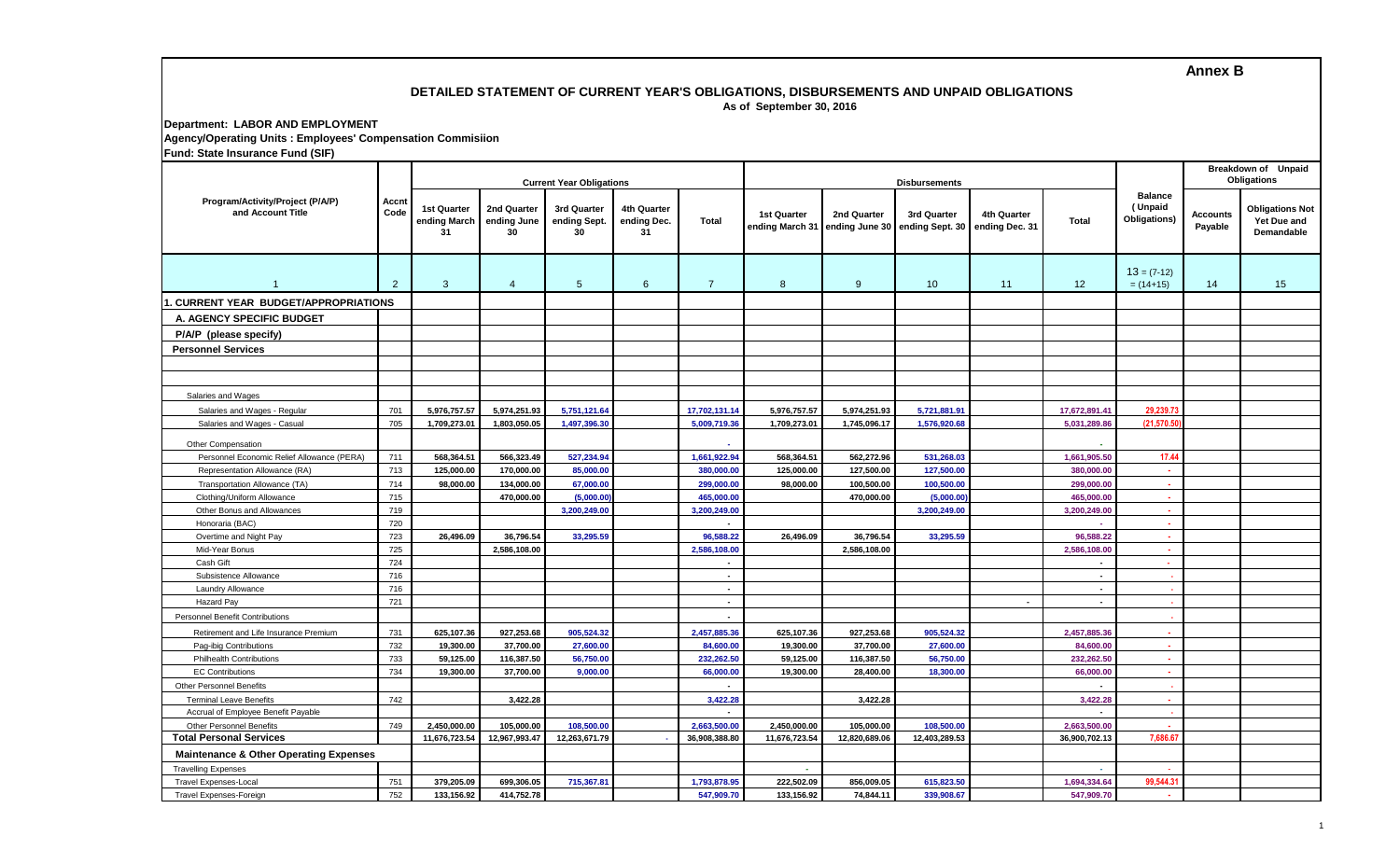# **Annex B**

#### **DETAILED STATEMENT OF CURRENT YEAR'S OBLIGATIONS, DISBURSEMENTS AND UNPAID OBLIGATIONS As of September 30, 2016**

**Department: LABOR AND EMPLOYMENT**

**Agency/Operating Units : Employees' Compensation Commisiion**

**Fund: State Insurance Fund (SIF)**

| Program/Activity/Project (P/A/P)<br>and Account Title  | Accnt<br>Code  | <b>Current Year Obligations</b>          |                                  |                                   |                                         |                |                    |                                               | Breakdown of Unpaid<br><b>Obligations</b> |                               |              |                                           |                     |                                                            |
|--------------------------------------------------------|----------------|------------------------------------------|----------------------------------|-----------------------------------|-----------------------------------------|----------------|--------------------|-----------------------------------------------|-------------------------------------------|-------------------------------|--------------|-------------------------------------------|---------------------|------------------------------------------------------------|
|                                                        |                | <b>1st Quarter</b><br>ending March<br>31 | 2nd Quarter<br>ending June<br>30 | 3rd Quarter<br>ending Sept.<br>30 | <b>4th Quarter</b><br>ending Dec.<br>31 | Total          | <b>1st Quarter</b> | 2nd Quarter<br>ending March 31 ending June 30 | 3rd Quarter<br>ending Sept. 30            | 4th Quarter<br>ending Dec. 31 | Total        | <b>Balance</b><br>(Unpaid<br>Obligations) | Accounts<br>Payable | <b>Obligations Not</b><br>Yet Due and<br><b>Demandable</b> |
| $\overline{1}$                                         | $\overline{2}$ | $\mathbf{3}$                             | $\overline{4}$                   | $5\overline{)}$                   | 6                                       | $\overline{7}$ | 8                  | 9                                             | 10 <sup>°</sup>                           | 11                            | 12           | $13 = (7-12)$<br>$= (14+15)$              | 14                  | 15                                                         |
| Training and Scholarship Expenses                      |                |                                          |                                  |                                   |                                         |                |                    |                                               |                                           |                               |              |                                           |                     |                                                            |
| Training Expenses (Including MOA, Contract, CA)        | 753            | 703,015.76                               | 923,455.60                       | 1,532,400.05                      |                                         | 3,158,871.4    | 462,169.26         | 1,038,799.67                                  | 1,142,880.25                              |                               | 2.643.849.1  | 515,022.23                                |                     |                                                            |
| Supplies and Materials Expenses                        |                |                                          |                                  |                                   |                                         |                |                    |                                               |                                           |                               |              |                                           |                     |                                                            |
| Office Supplies Expenses                               | 755            | 258,025.92                               | 206,624.44                       | 179,736.63                        |                                         | 644,386.99     | 73,197.25          | 187,313.31                                    | 225, 175. 27                              |                               | 485,685.8    | 158,701.16                                |                     |                                                            |
| Other Office Supplies Expenses - IT (PS)               | 765            | 262,508.96                               | 78,168.00                        | 389,627.72                        |                                         | 730,304.68     | 8,070.00           | 150,770.93                                    | 325,254.09                                |                               | 484,095.02   | 246,209.6                                 |                     |                                                            |
| Fuel. Oil and Lubricants Expenses                      | 761            | 94,888.90                                | 44,627.89                        | 90,079.31                         |                                         | 229,596.10     | 44,888.90          | 60,782.41                                     | 73,924.79                                 |                               | 179,596.10   | 50,000.0                                  |                     |                                                            |
| <b>Textbooks and Instructional Materials</b>           | 763            | 600.00                                   |                                  | 2,200.00                          |                                         | 2,800.00       | 600.00             |                                               | 2,200.00                                  |                               | 2,800.00     | . н.                                      |                     |                                                            |
| <b>Utility Expenses</b>                                |                |                                          |                                  |                                   |                                         |                |                    |                                               |                                           |                               |              |                                           |                     |                                                            |
| <b>Water Expenses</b>                                  | 766            | 121,822.23                               | 220.791.01                       | 160.207.76                        |                                         | 502,821.00     | 73,837.50          | 138,770.98                                    | 117,283.51                                |                               | 329,891.99   | 172.929.01                                |                     |                                                            |
| <b>Electricity Expenses</b>                            | 767            | 598,243.40                               | 911,019.32                       | 377,630.14                        |                                         | 1,886,892.86   | 293,342.48         | 500,444.88                                    | 404,739.54                                |                               | 1,198,526.90 | 688.365.96                                |                     |                                                            |
| <b>Communication Expenses</b>                          |                |                                          |                                  |                                   |                                         |                |                    |                                               |                                           |                               |              | . .                                       |                     |                                                            |
| Postage and Deliveries (Philippine Postal)             | 771            | 53,113.95                                | 47,835.45                        | 85.662.89                         |                                         | 186,612.29     | 53,113.95          | 47,835.45                                     | 85,662.89                                 |                               | 186.612.29   | . .                                       |                     |                                                            |
| Telephone Expenses-Landline (Main and REUs)            | 772            | 280,107.24                               | 281,515.63                       | 283,964.81                        |                                         | 845,587.68     | 280,107.24         | 281,515.63                                    | 208,294.03                                |                               | 769,916.90   | 75,670.78                                 |                     |                                                            |
| Telephone Expenses-Mobile (Main and REUs)              | 773            | 100.635.69                               | 134.861.19                       | 126,800.60                        |                                         | 362.297.48     | 76.335.33          | 145.413.50                                    | 118,746.75                                |                               | 340.495.58   | 21.801.90                                 |                     |                                                            |
| Internet Subscription Expenses                         | 774            | 79,800.00                                | 79,800.00                        | 79,800.00                         |                                         | 239,400.00     | 79,800.00          | 79,800.00                                     | 53,200.00                                 |                               | 212,800.00   | 26,600.00                                 |                     |                                                            |
| Cable, Sattelite & Telegraph & Radio Expenses          | 775            |                                          |                                  |                                   |                                         |                |                    |                                               |                                           |                               |              | a.                                        |                     |                                                            |
| Membership Dues and Contribution to Organization       | 778            | 100,000.00                               |                                  |                                   |                                         | 100,000.00     | 100,000.00         |                                               |                                           |                               | 100,000.00   | $\sim$                                    |                     |                                                            |
| Confidential, Intelligence and Extraordinary Expenses  |                |                                          |                                  |                                   |                                         |                |                    |                                               |                                           |                               |              | $\mathbf{r}$                              |                     |                                                            |
| <b>Extraordinary Expenses</b>                          | 883            | 15,470.35                                | 56,132.05                        | 19,971.55                         |                                         | 91,573.95      | 15,470.35          | 56,132.05                                     | 19,971.55                                 |                               | 91,573.95    | a.                                        |                     |                                                            |
| <b>Professional Services</b>                           |                |                                          |                                  |                                   |                                         |                |                    |                                               |                                           |                               |              | a.                                        |                     |                                                            |
| <b>Legal Services</b>                                  | 791            | 30,000.00                                | 37,500.00                        | 30,000.00                         |                                         | 97,500.00      | 30,000.00          | 37,500.00                                     | 30,000.00                                 |                               | 97,500.00    | n.                                        |                     |                                                            |
| <b>Auditing Services</b>                               | 792            |                                          |                                  |                                   |                                         |                |                    |                                               |                                           |                               |              |                                           |                     |                                                            |
| <b>Other Professional Services</b>                     | 799            | 781,453.39                               | 1,817,506.07                     | 1,782,395.08                      |                                         | 4,381,354.54   | 341,518.25         | 764.809.10                                    | 706,350.25                                |                               | 1,812,677.60 | 2,568,676.94                              |                     |                                                            |
| <b>General Services</b>                                |                |                                          |                                  |                                   |                                         |                |                    |                                               |                                           |                               |              |                                           |                     |                                                            |
| General Services (SPES Program)                        | 795            |                                          | 383.335.07                       | 2.668.66                          |                                         | 386,003.73     |                    | 380.307.41                                    | 5.696.32                                  |                               | 386.003.7    | ×.                                        |                     |                                                            |
| <b>Janitorial Services</b>                             | 796            | 344.628.52                               | 720.304.15                       | 886.813.83                        |                                         | 1,951,746.50   | 344.628.52         | 720.304.15                                    | 886.813.83                                |                               | 1,951,746.50 | ×.                                        |                     |                                                            |
| <b>Security Services</b>                               | 797            | 730,022.60                               | 876,027.12                       | 887,447.48                        |                                         | 2,493,497.20   | 730,022.60         | 876,027.12                                    | 887,447.48                                |                               | 2,493,497.20 | $\sim$                                    |                     |                                                            |
| Repairs and Maintenance                                |                |                                          |                                  |                                   |                                         |                |                    |                                               |                                           |                               |              |                                           |                     |                                                            |
| Repairs and Maintenance - Buildings & Other Structures | 811            | 110,003.83                               | 177,261.10                       | 94,515.21                         |                                         | 381,780.14     | 95,008.83          | 162,256.10                                    | 121,394.59                                |                               | 378,659.52   | 3.120.62                                  |                     |                                                            |
| Repairs and Maintenance - Office Equipment             | 821            | 18,781.00                                | 71,556.82                        | 1.540.00                          |                                         | 91,877.82      | 18,781.00          | 71,556.82                                     | 540.00                                    |                               | 90,877.82    | 1.000.00                                  |                     |                                                            |
| Repairs and Maintenance - Office Furnitures            | 822            |                                          |                                  | 1.000.00                          |                                         | 1,000.00       |                    |                                               |                                           |                               |              | 1,000.00                                  |                     |                                                            |
| Repairs and Maintenance - IT Equipment                 | 823            | 125,064.90                               | (58, 641.64)                     | 19,663.41                         |                                         | 86,086.67      | 30,419.99          | 31,641.67                                     | 24,025.01                                 |                               | 86,086.67    |                                           |                     |                                                            |
| Repairs and Maintenance - Motor Vehicle                | 841            | 69,053.05                                | 69,694.59                        | 64,851.45                         |                                         | 203,599.09     | 60,785.68          | 72,128.88                                     | 66,970.70                                 |                               | 199,885.26   | 3,713.83                                  |                     |                                                            |
|                                                        |                |                                          |                                  |                                   |                                         |                |                    |                                               |                                           |                               |              |                                           |                     |                                                            |
| Donation                                               | 878            | 10,000.00                                | 31,798.77                        | 354,948.62                        |                                         | 396,747.39     | 10,000.00          | 31,798.77                                     | 353,448.62                                |                               | 395,247.39   | 1.500.00                                  |                     |                                                            |
| Miscellaneous Expenses                                 | 884            | 11,450.00                                | 42,222.11                        | 46,701.00                         |                                         | 100,373.11     | 8,224.00           | 37,819.11                                     | 50,601.00                                 |                               | 96,644.1     | 3,729.00                                  |                     |                                                            |
| Taxes, Insurance Premiums and Other Fees               | 891            |                                          |                                  |                                   |                                         |                |                    |                                               |                                           |                               |              | ×.                                        |                     |                                                            |
| <b>Fidelity Bond Premiums</b>                          | 892            | 8,317.90                                 | 8.813.36                         | 5.005.68                          |                                         | 22.136.94      | 7,067.81           | 7.618.17                                      | 7.450.96                                  |                               | 22.136.94    | $\sim$                                    |                     |                                                            |
| <b>Insurance Expenses</b>                              | 893            | 18.890.35                                | 18.310.77                        | 18.274.58                         |                                         | 55.475.70      | 18.890.35          | 18,310.77                                     | 18,274.58                                 |                               | 55.475.70    | a.                                        |                     |                                                            |